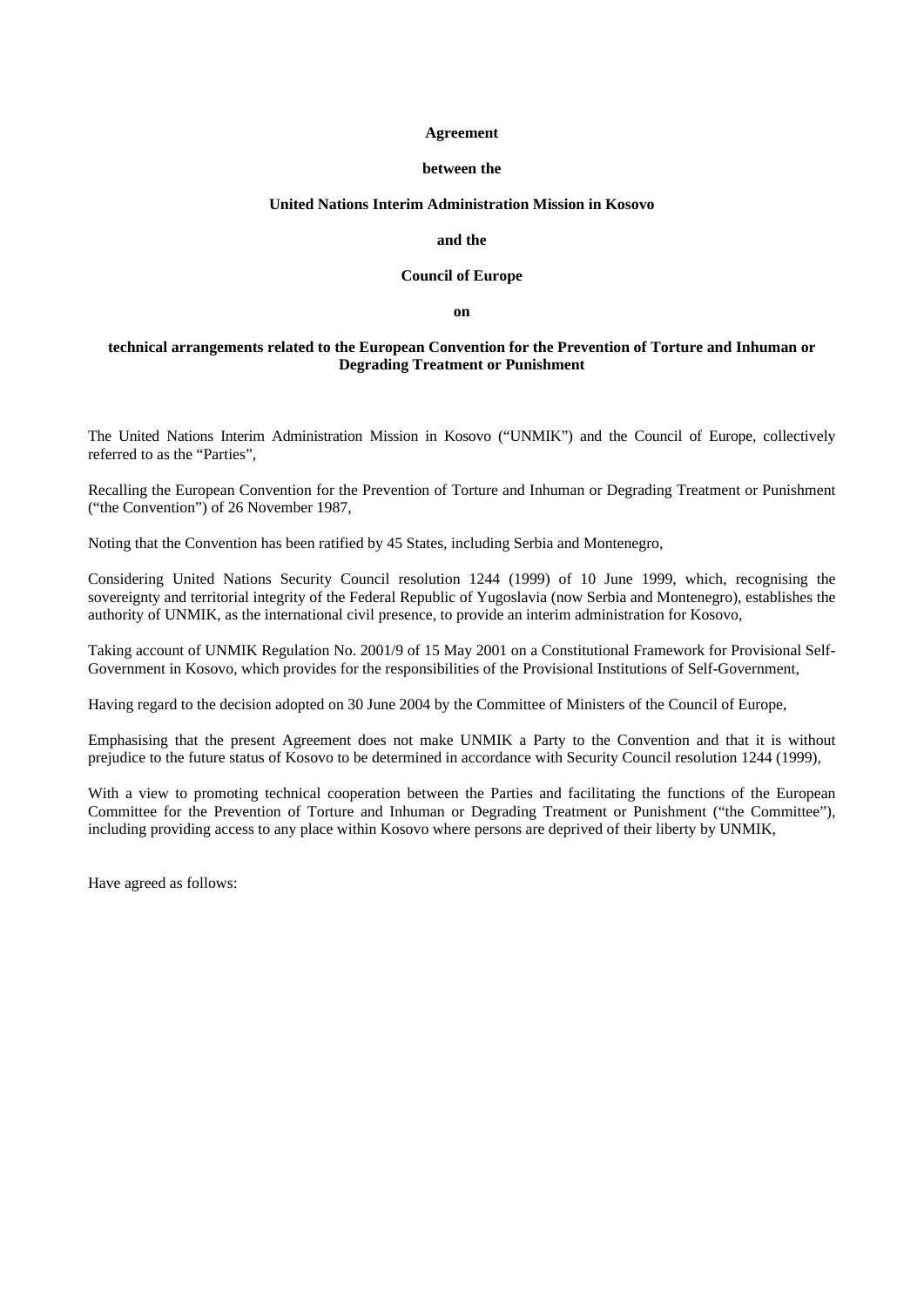#### Article 1 Visits by the Committee to Kosovo

1.1 The Committee shall, by means of visits, examine the treatment of persons deprived of their liberty in Kosovo with a view to strengthening, if necessary, the protection of such persons from torture and from inhuman or degrading treatment or punishment.

1.2 UNMIK shall permit visits, in accordance with the present Agreement, to any place in Kosovo where persons are deprived of their liberty by an authority of UNMIK.

1.3 The Committee shall not visit places which representatives or delegates of Protecting Powers or the International Committee of the Red Cross effectively visit on a regular basis by virtue of the Geneva Conventions of 12 August 1949 and the Additional Protocols of 8 June 1977 thereto.

#### Article 2 Co-operation

In the application of the present Agreement, the Committee and UNMIK shall co-operate with each other.

## Article 3 Organisation of Visits of the Committee

3.1 The Committee shall organise visits to places referred to in Article 1.2. Apart from periodic visits, the Committee may organise such other visits as appear to it to be required in the circumstances.

3.2 As a general rule, the visits shall be carried out by at least two members of the Committee. The Committee may, if it considers it necessary, be assisted by experts and interpreters.

#### Article 4 Notification and Modalities of Visits

4.1 The Committee shall notify UNMIK of its intention to carry out a visit and forward a copy of this notification to the Chairperson of the Committee of Ministers of the Council of Europe. After such notification, it may at any time visit any place referred to in Article 1.2.

4.2 UNMIK shall provide the Committee with the following facilities to carry out its task:

(a) Access to Kosovo and the right to travel without restriction;

(b) Full information on the places where persons deprived of their liberty are being held by an authority of UNMIK;

(c) Unlimited access to any place where persons are deprived of their liberty by an authority of UNMIK, including the right to move inside such places without restriction;

(d) Other information available to UNMIK which is necessary for the Committee to carry out its task. In seeking such information, the Committee shall have regard to applicable rules of law and professional ethics.

4.3 The Committee may interview in private persons deprived of their liberty.

4.4 The Committee may communicate freely with any person whom it believes can supply relevant information.

4.5 If necessary, the Committee may immediately communicate observations to the competent authorities of UNMIK.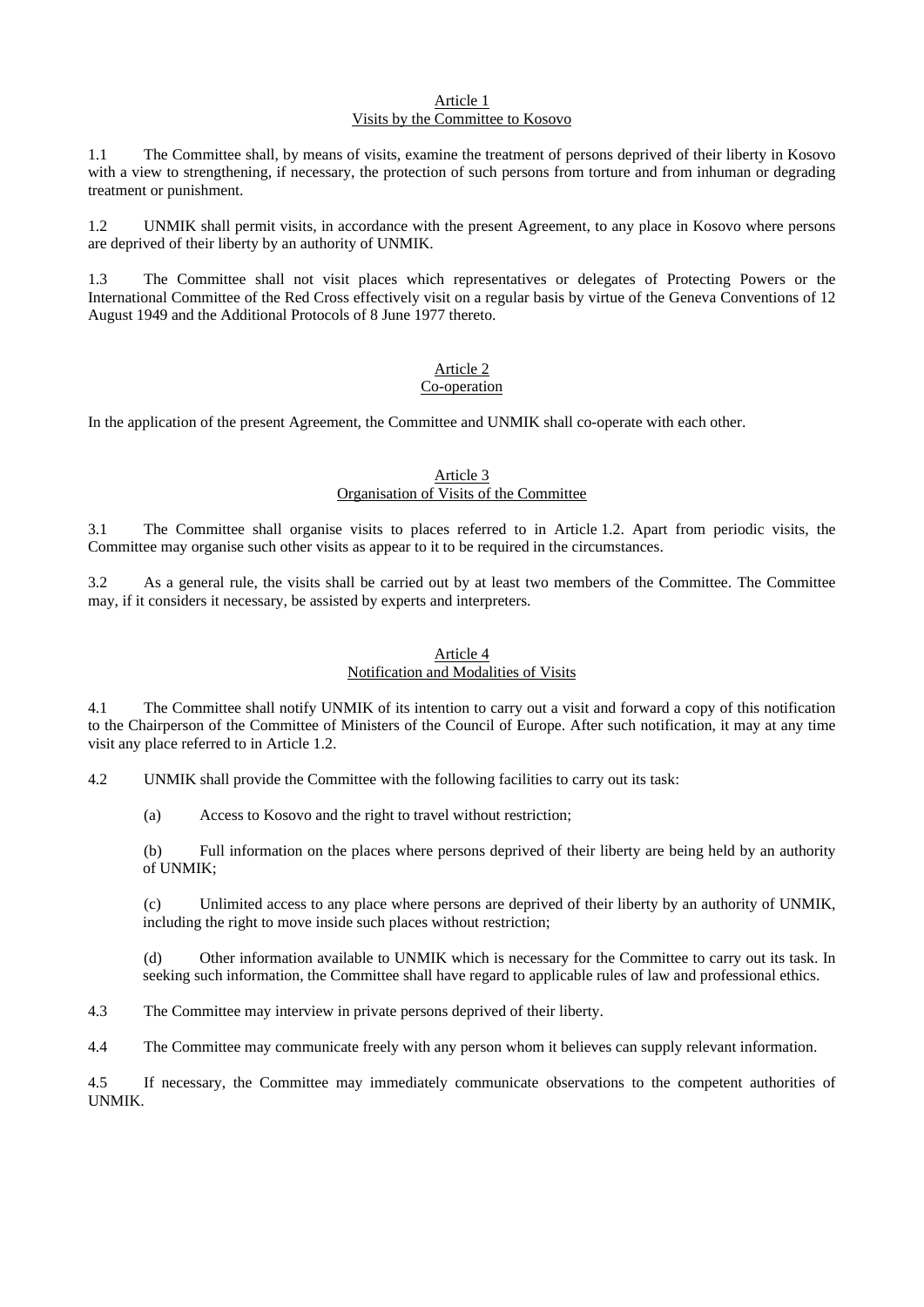### Article 5 Representations against Visits

5.1 In exceptional circumstances, UNMIK may make representations to the Committee against a visit at the time or to the particular place proposed by the Committee. Such representations may only be made on grounds of security in Kosovo, public safety, serious disorder in places where persons are deprived of their liberty, the medical condition of a person or that an urgent interrogation relating to a serious crime is in progress.

5.2 Following such representations, the Committee and UNMIK shall immediately enter into consultations in order to clarify the situation and seek agreement on arrangements to enable the Committee to exercise its functions expeditiously. Such arrangements may include the transfer to another place of any person whom the Committee proposed to visit. Until the visit takes place, UNMIK shall provide information to the Committee about any person concerned.

# Article 6

## Visit Reports

6.1 After each visit, the Committee shall draw up a report on the facts found during the visit, taking account of any observations which may have been submitted by UNMIK. It shall transmit to the latter its report containing any recommendations it considers necessary and shall forward a copy of the report to the Chairperson of the Committee of Ministers of the Council of Europe. The Committee may consult with UNMIK with a view to suggesting, if necessary, improvements in the protection of persons deprived of their liberty.

6.2 If UNMIK fail to co-operate or refuses to improve the situation in the light of the Committee's recommendations, the Committee may decide, after UNMIK has had an opportunity to make known its views, by a majority of two-thirds of its members to make a public statement on the matter.

#### Article 7 Confidentiality

7.1 The information gathered by the Committee in relation to a visit, its report and its consultations with UNMIK shall be confidential.

7.2 The Committee shall publish its report, together with any comments of UNMIK, whenever requested to do so by UNMIK.

7.3 However, no personal data shall be published without the express consent of the person concerned.

## Article 8 Experts and Other Persons Assisting the Committee

8.1 The names of persons assisting the Committee shall be specified in the notification under Article 4.1.

8.2 Experts shall act on the instructions and under the authority of the Committee. They shall have particular knowledge and experience in the areas covered by this Agreement and shall be bound by the same duties of independence, impartiality and availability as the members of the Committee.

8.3 UNMIK may exceptionally declare that an expert or other person assisting the Committee may not be allowed to take part in a visit to a place where persons are deprived of their liberty by an authority of UNMIK.

## Article 9 Appointment of Points of Contact

UNMIK shall inform the Committee of the name and address of the authority competent to receive notifications, and of any liaison officer they may appoint.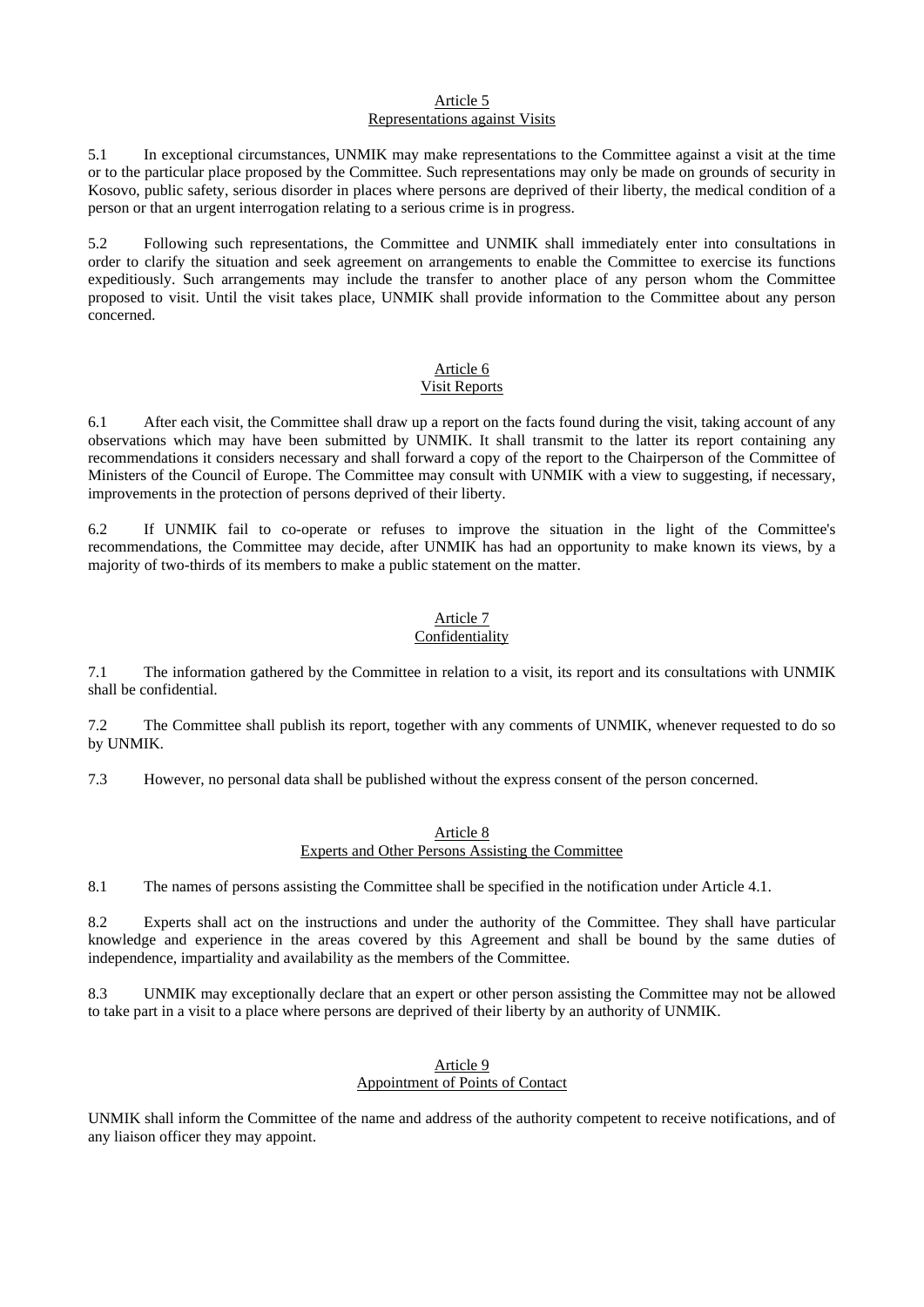## Article 10 Privileges and Immunities

The Committee, its members and experts referred to in Articles 3.2 and 8 shall enjoy the privileges and immunities set out in the Annex to the present Agreement.

#### Article 11 Amendment

The present Agreement may only be amended by written agreement of the Parties.

## Article 12 Settlement of disputes

Any disputes or disagreements with respect to the interpretation or implementation of the present Agreement shall be resolved amicably through co-operation between the Committee and UNMIK and, if necessary, by good faith negotiations between the Parties.

## Article 13

## Entry into force

The present Agreement shall enter into force upon signature by the duly authorised representatives of the Parties and shall remain in force for the duration of UNMIK's mandate as interim administration in Kosovo under the authority of the United Nations, unless terminated in accordance with Article 14.

## Article 14

## Termination

Either Party may at any time terminate the present Agreement by means of a notification addressed to the other Party. The termination shall become effective on the first day of the month following the expiration of a period of twelve months after the date of receipt of the notification, unless otherwise agreed to by the Parties in writing.

IN WITNESS WHEREOF, the undersigned, being fully authorised thereto, have on behalf of the Parties signed the present Agreement.

Done at Pristina, this 23 August 2004, in English and in French, the English text being authentic, in two copies, one of which shall be deposited in the archives of the Council of Europe and the other transmitted to UNMIK.

\_\_\_\_\_\_\_\_\_\_\_\_\_\_\_\_\_\_\_\_\_\_\_\_\_\_\_\_\_\_\_ \_\_\_\_\_\_\_\_\_\_\_\_\_\_\_\_\_\_\_\_\_\_\_\_\_\_\_\_\_\_\_

INTERIM ADMINISTRATION MISSION IN KOSOVO

## FOR THE UNITED NATIONS FOR THE COUNCIL OF EUROPE

Special Representative of the Secretary-General Secretary General

Annex: Privileges and Immunities